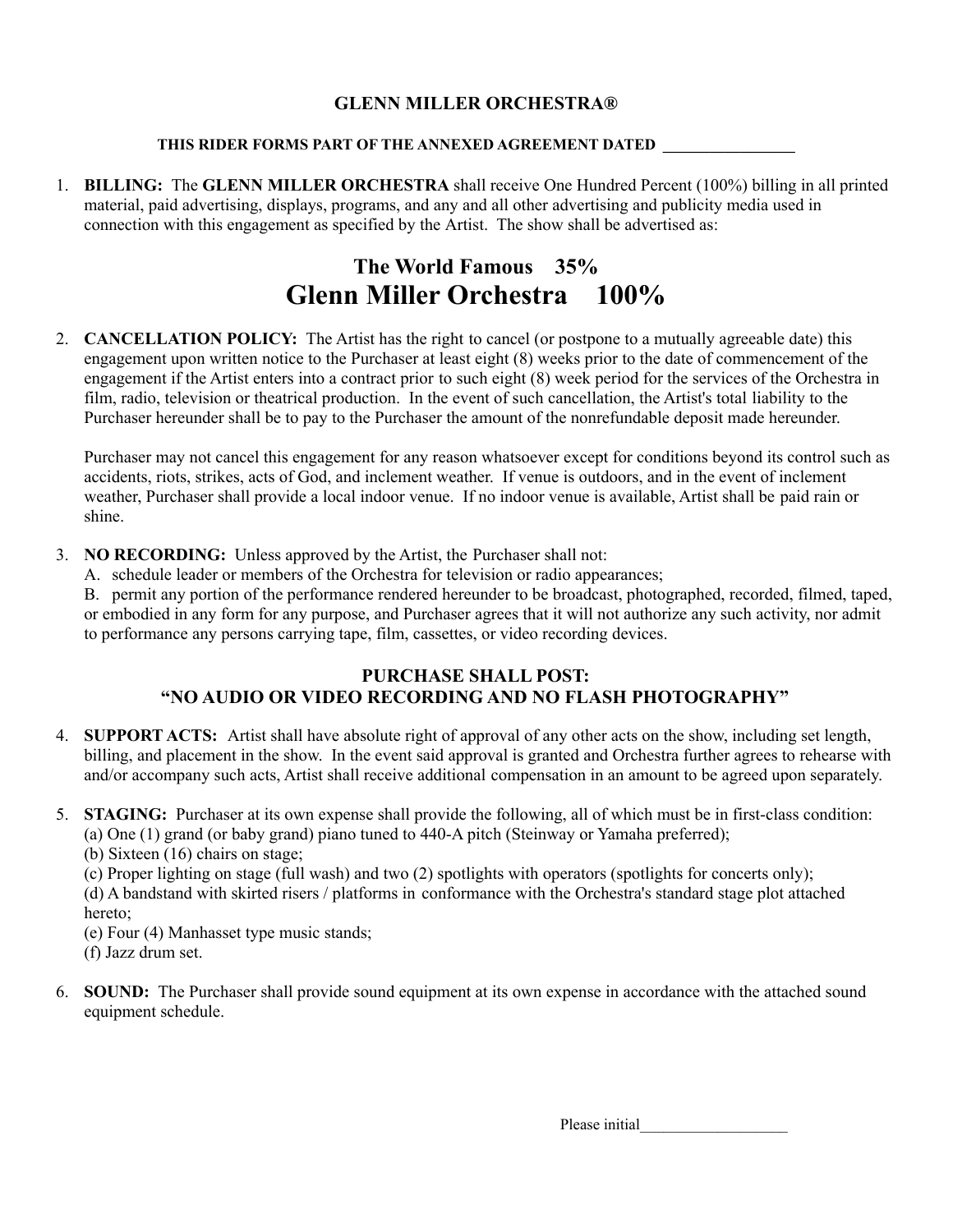- 7. **DRESSING ROOMS:** Purchaser at its own expense shall provide Orchestra personnel with three (3) adequate dressing room facilities at or near the premises to enable the leader, the musicians, and vocalists to change prior to and after the performance hereunder**.** One dressing room with private restroom must be provided for female vocalist and instrumentalists if any.
- 8. **HOSPITALITY:** Purchaser agrees to provide Orchestra personnel with a meal such as but not limited to sandwiches or hot dishes, a cheese/fruit/vegetable tray or salads, coffee, water, juice and soda. Meal shall be available upon Orchestra's arrival at venue. Please discuss with Orchestra road manager any special requirements.
- 9. **SETTLEMENT:** The balance of the guarantee shall be paid to the manager of the **Glenn Miller Orchestra** 30 minutes prior to the performance in cash or by bank draft drawn to the order of **Glenn Miller Productions, Inc.**

Should the terms of this contract entitle the Orchestra to participate in gross admission receipts or cover charges, the Purchaser agrees that in addition to Artist comps it will not issue more than thirty (30) complimentary tickets, or three percent (3%) of capacity, whichever is greater. A representative of the **Glenn Miller Orchestra** shall have access to the box office at all times throughout the day of engagement for purposes of verifying ticket sales. Purchaser will furnish Artist's representative with a signed box office statement at completion of engagement.

- 10. **MERCHANDISING:** Purchaser agrees to permit **Glenn Miller Orchestra** souvenir programs, CD's, DVD's, T-shirts and memorabilia to be sold throughout the engagement by salesmen provided by Artist without charge by the Purchaser. Purchaser shall provide 2 tables for Orchestra's use.
- 11. **COMPLIMENTARY TICKETS:** Eight (8) courtesy house seats will be made available at all performances for use by the Artist.
- 12. **HOTELACCOMMODATIONS:** Purchaser at its own expense shall provide six (6) single rooms and seven (7) double rooms the night of the performance in a reasonable hotel as close to the venue and restaurants as possible.
- 13. **FUEL SURCHARGE**: Due to travel expenses, the Purchaser shall pay Artist \$100.00 at the venue either in cash or by separate check as partial reimbursement of its fuel costs.
- 14. **INSURANCE:** Artist carries standard Commercial General Liability insurance in the amount of \$1,000,000 per occurrence/\$2,000,000 Aggregate, Workers Compensation Insurance/Employers Liability, Automobile Liability insurance in the amount of \$1,000,000 for all Owned, Non-Owned & Hired Auto Vehicles and an Umbrella policy with \$2,000,000. Artist will provide a certificate of liability insurance if requested at least 30 days prior to the engagement. Any additional dollar amounts, or requests to be a named insured, will be at the sole expense of the Purchaser.
- 15. The Person signing this Agreement warrants that he / she is authorized to represent the Purchaser and has the authority and means to present Artist according to the terms herein. Any changes, deletions, additions to this Agreement and / or Rider, including any Purchaser Addenda or Riders shall not apply unless approved by Artist in writing. Should there be a conflict between Purchaser's Rider/Addenda and Artist's Agreement/Rider, Artist's Agreement/Rider shall apply.

**Glenn Miller Productions, Inc. PURCHASER**

 $\mathbf{B}$ y:  $\qquad \qquad \qquad \mathbf{B}$ y: